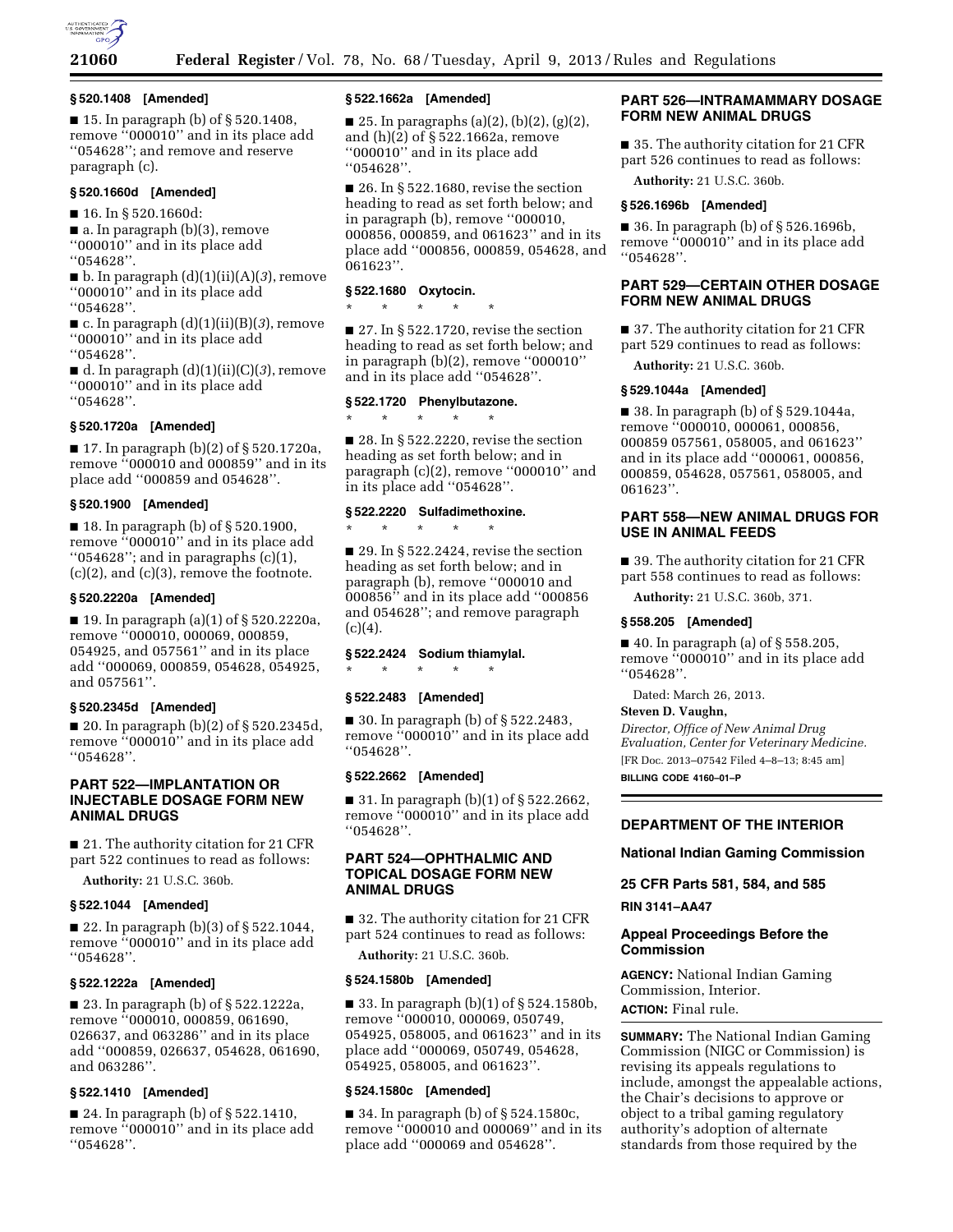Commission's minimum internal control standards and/or technical standards.

**DATES:** The effective date of these regulations is May 9, 2013.

**FOR FURTHER INFORMATION CONTACT:**  Armando Acosta, National Indian Gaming Commission, 1441 L Street NW., Suite 9100, Washington, DC 20005. Email:

*armando*\_*[acosta@nigc.gov;](mailto:armando_acosta@nigc.gov)* telephone: (202) 632–7003.

# **SUPPLEMENTARY INFORMATION:**

#### **I. Background**

The Indian Gaming Regulatory Act (IGRA or Act), Public Law 100–497, 25 U.S.C. 2701 et seq., was signed into law on October 17, 1988. The Act established the Commission and set out a comprehensive framework for the regulation of gaming on Indian lands. The Act requires that the Commission, by regulation, provide an opportunity for an appeal and a hearing before the Commission on fines levied by the Chair against the tribal operator of an Indian game or a management contractor, and to determine whether a temporary closure order issued by the Chair should be made permanent or dissolved. 25 U.S.C. 2713(a)(2), 2713(b). By regulation, the Commission has also provided rights to tribes and/or management contractors to appeal ordinance disapprovals, management contract approvals or disapprovals, enforcement actions, and actions to void an approved management contract. The appellate procedures for these actions are all consolidated in this subchapter.

### **II. Previous Rulemaking Activity**

On September 21, 2012, the Commission published two final rules amending 25 CFR parts 543 and 547. In its final rule for part 543, the Commission provided tribal gaming regulatory authorities (TGRA) with rights to appeal the Chair's decisions to approve or object to a TGRA's adoption of alternate standards from those required by the Commission's minimum internal control standards contained in part 543 (77 FR 58708, Sept. 21, 2012). In its final rule for part 547, the Commission provided TGRAs with rights to appeal the Chair's decisions to approve or object to a TGRA's adoption of alternate standards from those required by the Commission's technical standards contained in part 547 (77 FR 58473, Sept. 21, 2012).

On September 25, 2012, the Commission published a final rule consolidating all appeal proceedings before the Commission into the current subchapter H (Appeal Proceedings

Before the Commission). 77 FR 58941, Sept. 25, 2012. However, the new appeal rights provided under parts 543 and 547 were not included in subchapter H at that time. On January 22, 2013, the Commission published a Notice of Proposed Rulemaking proposing to revise subchapter H to include the new appeal rights provided to TGRAs under parts 543 and 547 (78 FR 4366, Jan. 22, 2013).

#### **III. Review of Public Comments**

In response to its Notice of Proposed Rulemaking published on January 22, 2013, the Commission received the following comments:

## *General Comments Applicable to the Entire Subchapter*

*Comment:* One commenter applauded the revisions to the subchapter and stated that these long-term, permanent changes reflect the importance of tribal sovereignty rights and the true partnership between the federal government and tribal nations.

*Response:* The Commission agrees.

# *584.2 Who may appeal? and 585.2 Who may appeal?*

*Comment:* One commenter was concerned that the proposed revisions limit appeals rights to TGRAs only. While the commenter recognizes that TGRAs are the parties most directly affected by the Chair's decisions to approve or object to a TGRA's adoption of alternate standards from those required by the Commission's minimum internal control standards and/or technical standards, the commenter suggests that the rule be revised to also permit tribal governments to bring appeals on behalf of TGRAs. The commenter provided multiple reasons for the suggested revision, including that some TGRAs lack independent litigation authority and thus may not be able to proceed with an appeal independent of the tribe; or that some TGRAs do not have the funding to proceed with an appeal without the financial assistance of the tribal government, and thus, for accounting purposes, the appeal would have to be brought in the name of the tribe rather than the TGRA.

*Response:* The Commission declines to revise the rule as suggested by the commenter. While the Commission has taken into consideration the circumstances that some TGRAs may lack independent litigation authority and/or that some TGRAs do not have the funding to proceed with an appeal without the financial assistance of a tribal government, the Commission believes that such circumstances are

internal tribal matters that must be resolved between the TGRAs and their tribal governments before the appeals reach the Commission. As noted by the commenter, the TGRAs are the parties most affected by the Chair's decisions to approve or object to the TGRAs' adoption of alternate standards from those required by the Commission's minimum internal control standards and/or technical standards. If an appeal is successful, only a TGRA can implement the alternate standards in a gaming facility. Therefore, the Commission believes that only the TGRAs should be allowed to bring an appeal.

#### **Regulatory Matters**

### *Regulatory Flexibility Act*

The rule will not have a significant impact on a substantial number of small entities as defined under the Regulatory Flexibility Act, 5 U.S.C. 601, et seq. Moreover, Indian tribes are not considered to be small entities for the purposes of the Regulatory Flexibility Act.

## *Small Business Regulatory Enforcement Fairness Act*

The rule is not a major rule under 5 U.S.C. 804(2), the Small Business Regulatory Enforcement Fairness Act. The rule does not have an effect on the economy of \$100 million or more. The rule will not cause a major increase in costs or prices for consumers, individual industries, Federal, State, local government agencies or geographic regions. Nor will the rule have a significant adverse effect on competition, employment, investment, productivity, innovation, or the ability of the enterprises, to compete with foreign based enterprises.

### *Unfunded Mandate Reform Act*

The Commission, as an independent regulatory agency, is exempt from compliance with the Unfunded Mandates Reform Act, 2 U.S.C. 1502(1); 2 U.S.C. 658(1).

#### *Takings*

In accordance with Executive Order 12630, the Commission has determined that the rule does not have significant takings implications. A takings implication assessment is not required.

### *Civil Justice Reform*

In accordance with Executive Order 12988, the Commission has determined that the rule does not unduly burden the judicial system and meets the requirements of sections 3(a) and 3(b)(2) of the Order.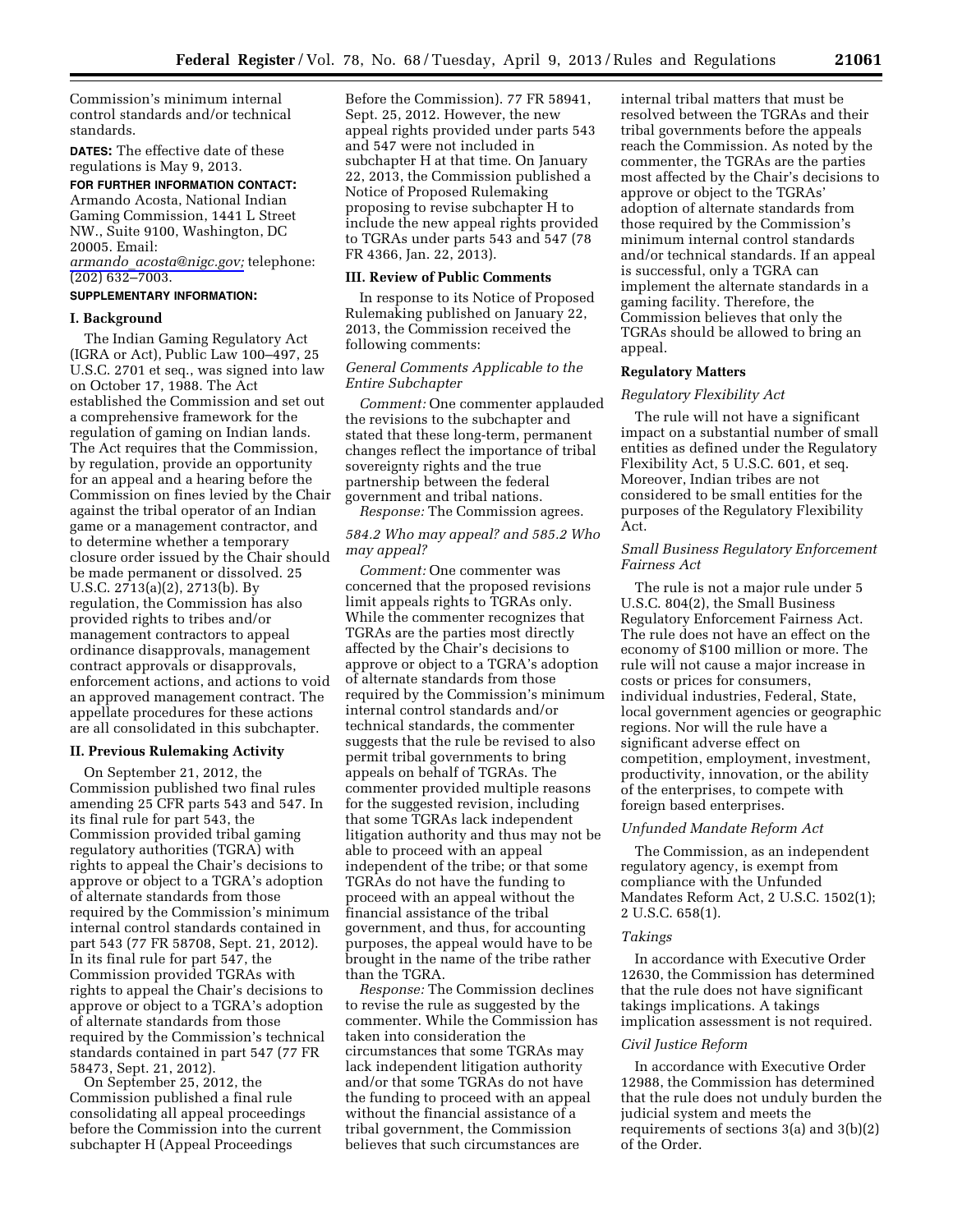### *National Environmental Policy Act*

The Commission has determined that the rule does not constitute a major federal action significantly affecting the quality of the human environment and that no detailed statement is required pursuant to the National Environmental Policy Act of 1969, 42 U.S.C. 4321, et seq.

## *Paperwork Reduction Act*

This proposed rule does not require information collection under the Paperwork Reduction Act of 1995, 44 U.S.C. 3501, et seq., and is therefore not subject to review by the Office of Management and Budget.

## **List of Subjects in 25 CFR Parts 581, 584, and 585**

Appeals, Gambling, Indian-lands.

For the reasons set forth in the preamble, the Commission revises its regulations at 25 CFR chapter III, subchapter H, parts 581, 584, and 585, as follows:

## **Subchapter H—Appeal Proceedings Before the Commission**

## **PART 581—MOTIONS IN APPEAL PROCEEDINGS BEFORE THE COMMISSION**

■ 1. The authority citation for part 581 continues to read as follows:

**Authority:** 25 U.S.C. 2706, 2713, 2715.

 $\blacksquare$  2. In § 581.1, paragraph (a) introductory text is republished and paragraphs (a)(3) and (4) are revised to read as follows:

### **§ 581.1 What is the scope of this part?**

(a) This part governs motion practice under:

\* \* \* \* \* (3) Part 584 of this subchapter relating to appeals before a presiding official of notices of violation, orders of temporary closure, proposed civil fine assessments, the Chair's decisions to void or modify management contracts, the Commission's proposals to remove certificates of self-regulation, the Chair's decisions to approve or object to a tribal gaming regulatory authority's adoption of alternate standards from those required by the Commission's minimum internal control standards and/or technical standards, and notices of late fees and late fee assessments; and

(4) Part 585 of this subchapter relating to appeals to the Commission on written submissions of notices of violation, orders of temporary closure, proposed civil fine assessments, the Chair's decisions to void or modify management contracts, the

Commission's proposals to remove certificates of self-regulation, the Chair's decisions to approve or object to a tribal gaming regulatory authority's adoption of alternate standards from those required by the Commission's minimum internal control standards and/or technical standards, and notices of late fees and late fee assessments. \* \* \* \* \*

■ 3. Revise § 581.4 to read as follows:

#### **§ 581.4 How do I file a motion before a presiding official?**

Motion practice before a presiding official on appeals of notices of violation, orders of temporary closure, proposed civil fine assessments, the Chair's decisions to void or modify management contracts, the Commission's proposals to remove certificates of self-regulation, the Chair's decisions to approve or object to a tribal gaming regulatory authority's adoption of alternate standards from those required by the Commission's minimum internal control standards and/or technical standards, and notices of late fees and late fee assessments is governed by § 584.4 of this subchapter.

**PART 584—APPEALS BEFORE A PRESIDING OFFICIAL OF NOTICES OF VIOLATION, PROPOSED CIVIL FINE ASSESSMENTS, ORDERS OF TEMPORARY CLOSURE, THE CHAIR'S DECISIONS TO VOID OR MODIFY MANAGEMENT CONTRACTS, THE COMMISSION'S PROPOSALS TO REMOVE A CERTIFICATE OF SELF– REGULATION, THE CHAIR'S DECISIONS TO APPROVE OR OBJECT TO THE ADOPTION OF ALTERNATE STANDARDS FROM THOSE REQUIRED BY THE COMMISSION'S MINIMUM INTERNAL CONTROL STANDARDS AND/OR TECHNICAL STANDARDS, AND NOTICES OF LATE FEES AND LATE FEE ASSESSMENTS** 

■ 4. The authority citation for part 584 continues to read as follows:

**Authority:** 25 U.S.C. 2706, 2710, 2711, 2712, 2713, 2715, 2717.

■ 5. Revise the part heading to part 584 to read as set forth above. ■ 6. In § 584.1, paragraph (a) introductory text is republished, paragraph (a)(6) is redesignated as paragraph (a)(8) and new paragraphs (a)(6) and (7) are added to read as

### **§ 584.1 What does this part cover?**

follows:

(a) This part applies to appeals of the following where the appellant elects a hearing before a presiding official: \* \* \* \* \*

(6) The Chair's decisions to approve or object to a tribal gaming regulatory authority's adoption of alternate standards from those required by the Commission's minimum internal control standards under part 543 of this chapter;

(7) The Chair's decisions to approve or object to a tribal gaming regulatory authority's adoption of alternate standards from those required by the Commission's technical standards under part 547 of this chapter; and \* \* \* \* \*

■ 7. Amend § 584.2 by adding paragraph (c) to read as follows:

#### **§ 584.2 Who may appeal?**  \* \* \* \* \*

(c) Appeals of the Chair's decisions to approve or object to the adoption of alternate standards from those required by the Commission's minimum internal control standards and/or technical standards may only be brought by the tribal gaming regulatory authority that approved the alternate standards for the gaming operation(s).

■ 8. Revise the section heading to § 584.3 to read as follows:

**§ 584.3 How do I appeal a notice of violation, proposed civil fine assessment, order of temporary closure, the Chair's decision to void or modify a management contract, the Commission's proposal to remove a certificate of self-regulation, the Chair's decision to approve or object to a tribal gaming regulatory authority's adoption of alternate standards from those required by the Commission's minimum internal control standards and/or technical standards, and a notice of late fees and late fee assessments?** 

\* \* \* \* \*

**PART 585—APPEALS TO THE COMMISSION ON WRITTEN SUBMISSIONS OF NOTICES OF VIOLATION, PROPOSED CIVIL FINE ASSESSMENTS, ORDERS OF TEMPORARY CLOSURE, THE CHAIR'S DECISIONS TO VOID OR MODIFY MANAGEMENT CONTRACTS, THE COMMISSION'S PROPOSALS TO REMOVE A CERTIFICATE OF SELF– REGULATION, THE CHAIR'S DECISIONS TO APPROVE OR OBJECT TO THE ADOPTION OF ALTERNATE STANDARDS FROM THOSE REQUIRED BY THE COMMISSION'S MINIMUM INTERNAL CONTROL STANDARDS AND/OR TECHNICAL STANDARDS, AND NOTICES OF LATE FEES AND LATE FEE ASSESSMENTS** 

■ 9. The authority citation for part 585 continues to read as follows:

**Authority:** 25 U.S.C. 2706, 2710, 2711, 2712, 2713, 2715, 2717.